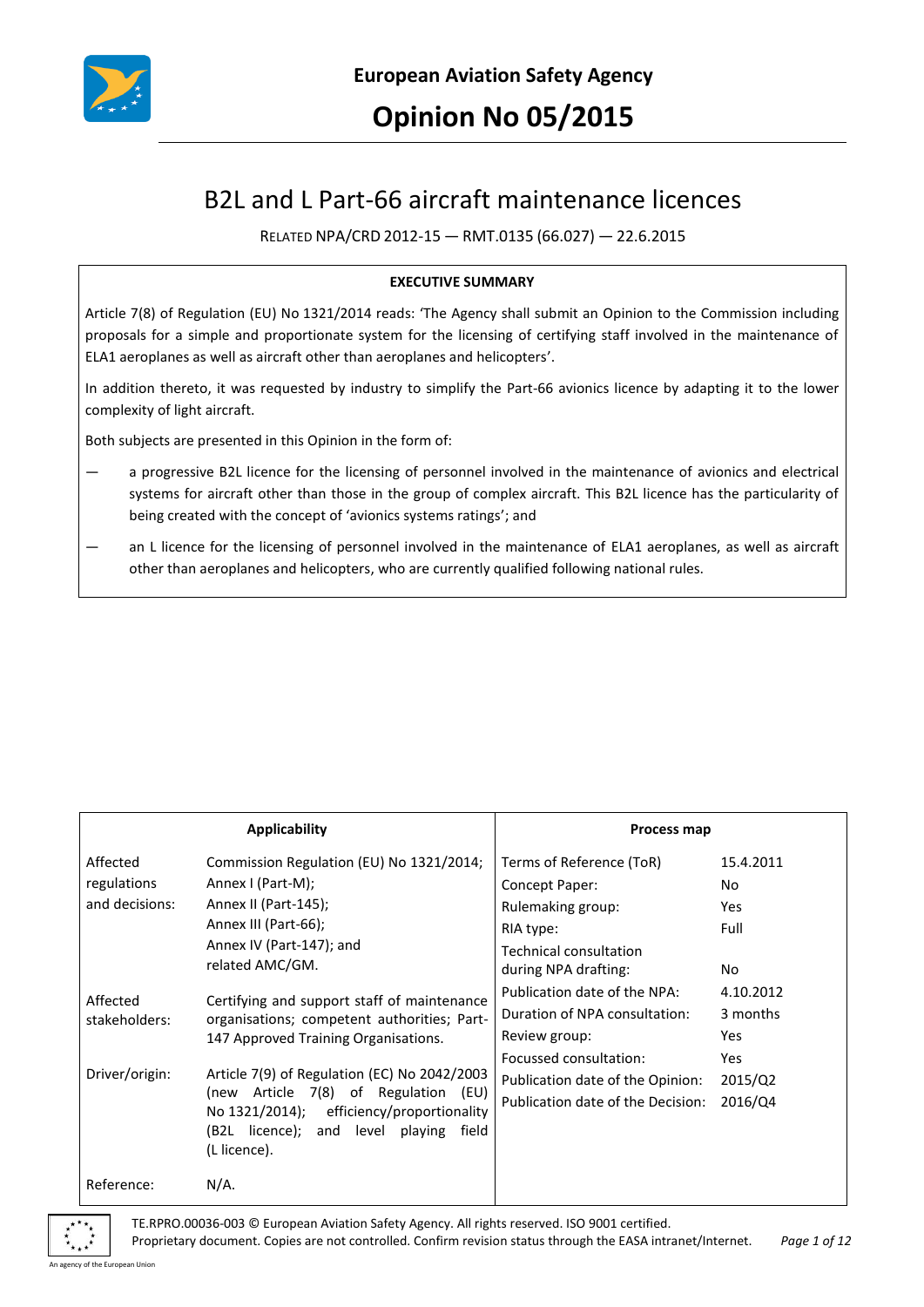# **Table of contents**

| 1.1. |  |
|------|--|
| 1.2. |  |
| 1.3. |  |
|      |  |
| 2.1. |  |
| 2.2. |  |
| 2.3. |  |
| 2.4. |  |
| 2.5. |  |
|      |  |
| 3.1. |  |
| 3.2. |  |
| 3.3. |  |

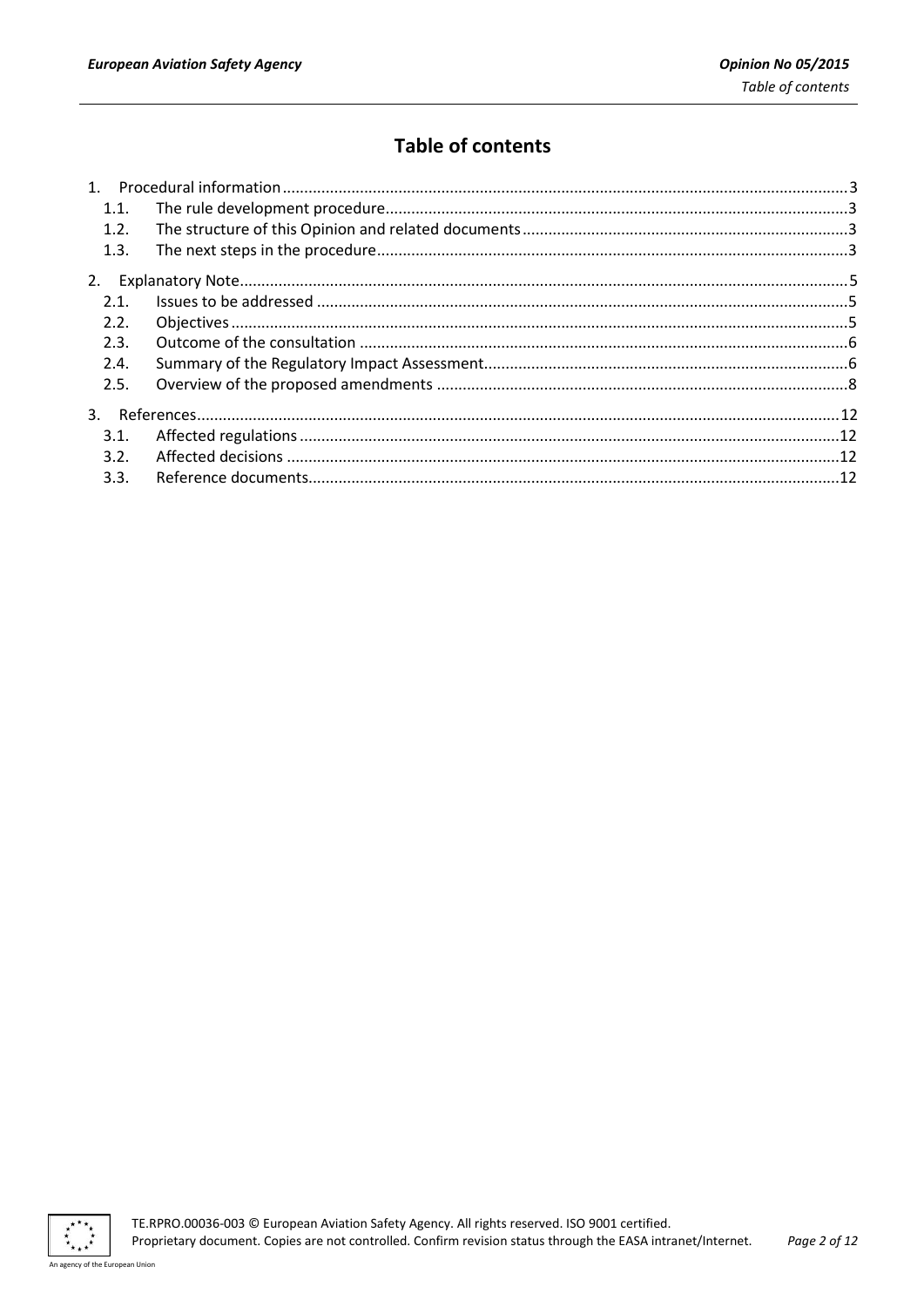# <span id="page-2-0"></span>**1. Procedural information**

#### <span id="page-2-1"></span>**1.1. The rule development procedure**

The European Aviation Safety Agency (hereinafter referred to as the 'Agency') developed this Opinion in line with Regulation (EC) No 216/2008<sup>1</sup> (hereinafter referred to as the 'Basic Regulation') and the Rulemaking Procedure<sup>2</sup>.

This rulemaking activity is included in the Agency's [4-year Rulemaking Programme](http://easa.europa.eu/rulemaking/annual-programme-and-planning.php) under RMT.0135 (66.027). The scope and timescale of the task were defined in the related Terms of Reference (see process map on the title page).

The draft text of this Opinion has been developed by the Agency based on the input of the Rulemaking Groups RMT.0135 (66.027). All interested parties were consulted through NPA 2012-15<sup>3</sup>. 124 comments were received from individuals, flying sports clubs/associations, an association of avionics components maintainers, training organisations, an association of sailplane manufacturers, National Aviation Authorities (NAAs) and an airship manufacturer.

The Agency has addressed and responded to the comments received on the NPA. The comments received and the Agency's responses thereto are presented in the Comment-Response Document  $(CRD)$  2012-15<sup>4</sup>.

The final text of this Opinion (i.e. Explanatory Note and draft regulation) has been developed by the Agency based on the input of the Review Group RMT.0135 (66.027) and the focussed consultation. The draft rule text proposed by the Agency is published on the Agency's website<sup>5</sup>.

The process map on the title page summarises the major milestones of this rulemaking activity.

### <span id="page-2-2"></span>**1.2. The structure of this Opinion and related documents**

Chapter 1 of this Opinion contains the procedural information related to this task.

Chapter 2 'Explanatory Note' summarises the Regulatory Impact Assessment and explains the core technical content.

### <span id="page-2-3"></span>**1.3. The next steps in the procedure**

This Opinion contains proposed changes to European Union regulations. It is addressed to the European Commission to be used as a technical basis in order to prepare a legislative proposal.

<sup>5</sup> <http://easa.europa.eu/document-library/opinions>



-

<sup>1</sup> Regulation (EC) No 216/2008 of the European Parliament and of the Council of 20 February 2008 on common rules in the field of civil aviation and establishing a European Aviation Safety Agency, and repealing Council Directive 91/670/EEC, Regulation (EC) No 1592/2002 and Directive 2004/36/EC (OJ L 79, 19.3.2008, p. 1).

<sup>2</sup> The Agency is bound to follow a structured rulemaking process as required by Article 52(1) of the Basic Regulation. Such process has been adopted by the Agency's Management Board and is referred to as the 'Rulemaking Procedure'. See Management Board Decision concerning the procedure to be applied by the Agency for the issuing of opinions, certification specifications and guidance material (Rulemaking Procedure), EASA MB Decision No 01-2012 of 13 March 2013.

<sup>3</sup> In accordance with Article 52 of the Basic Regulation and Articles 5(3) and 6 of the Rulemaking Procedure.

<sup>4</sup> <http://easa.europa.eu/document-library/comment-response-documents>

TE.RPRO.00036-003 © European Aviation Safety Agency. All rights reserved. ISO 9001 certified.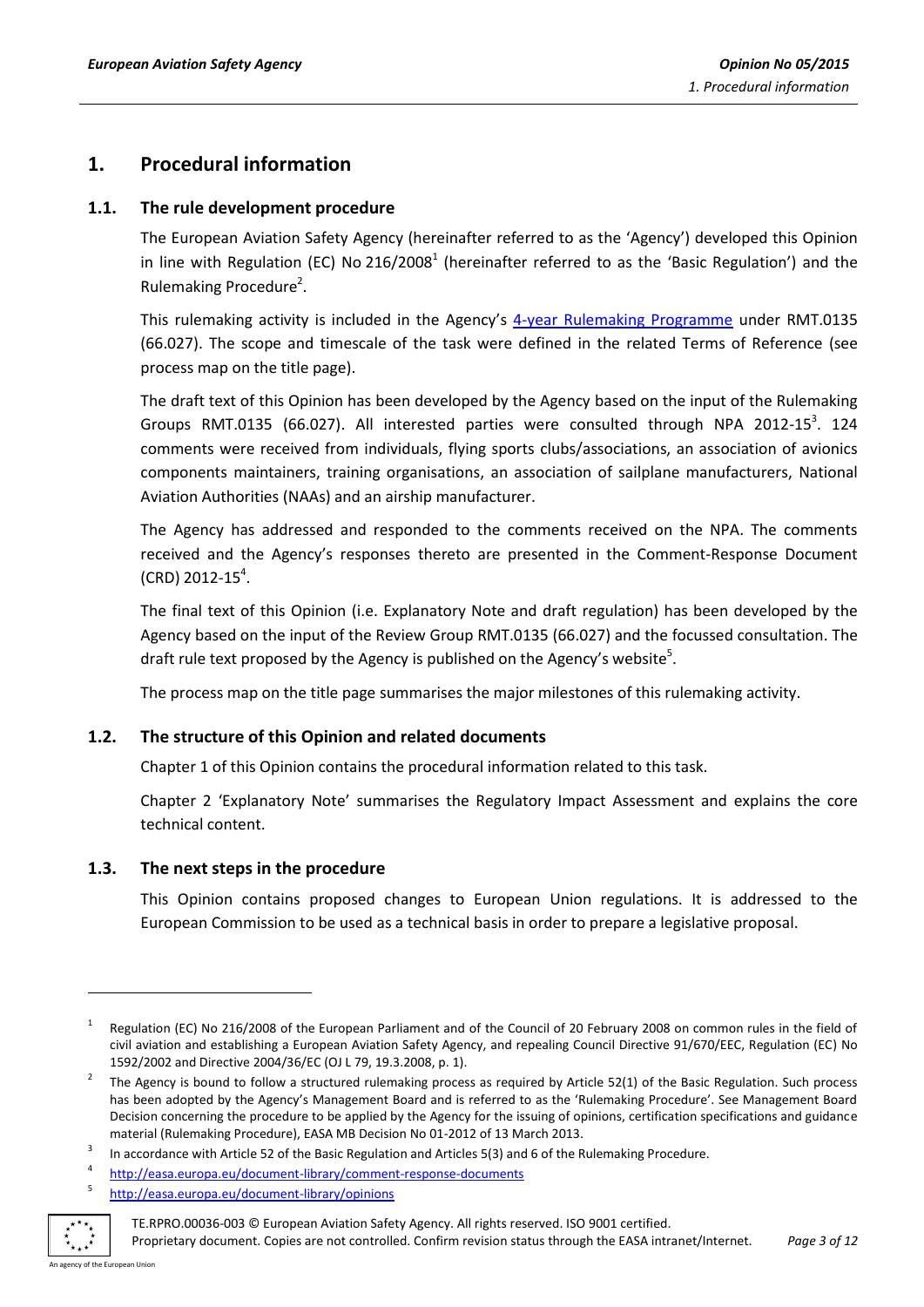For information, the Agency published in the Comment-Response Document (CRD) 2012-15 the draft AMC/GM. The final Decision adopting the AMC/GM will be published by the Agency once the European Commission/Parliament and the Council have adopted the related Implementing Rule(s).

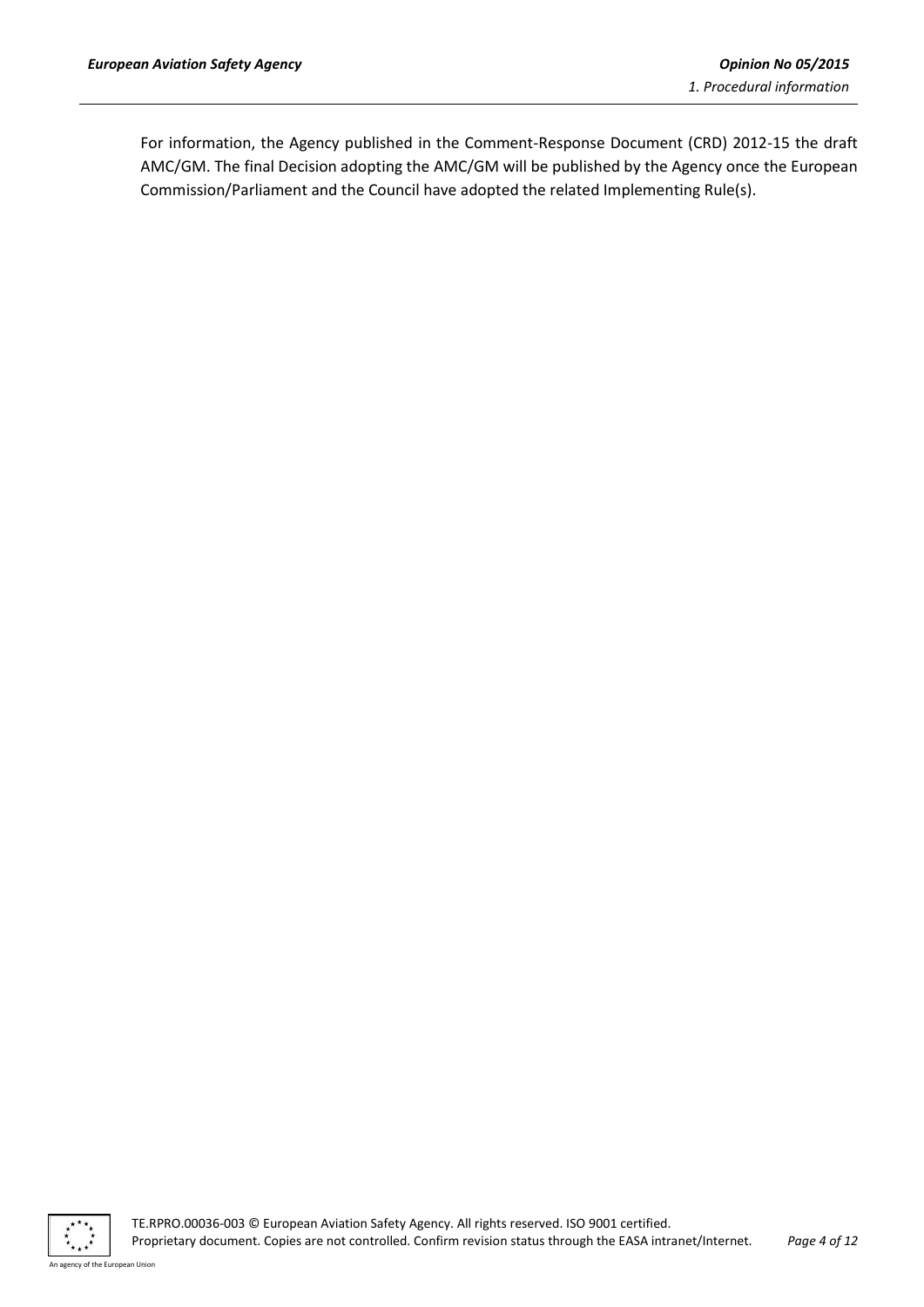# <span id="page-4-0"></span>**2. Explanatory Note**

#### <span id="page-4-1"></span>**2.1. Issues to be addressed**

Two different issues are addressed by this Opinion:

- (a) The current Part-66 licensing system for maintenance of avionics and electrical systems is not adapted to the lower complexity of light aircraft. In particular:
	- (1) a significant amount of the material applicable to the current Part-66 B2 licence is not relevant to General Aviation (GA) aircraft.
	- (2) new engineers performing self-study have been reported to have serious difficulties in passing the exams for module 13, since they do not have any experience in the complex systems applicable to larger aircraft.
	- (3) it is too expensive for GA organisations to send their maintenance personnel to a Part-147 Approved Training Organisation (ATO) in order to attend the 2 400 hours B2 Basic Course, taking moreover into account that, once this personnel obtain the B2 licence, they are likely to leave the GA sector in favour of airlines and large maintenance organisations.
	- (4) This problem may not have been very serious over the past years as most of the avionics engineers have been working with licences converted from their previous national qualifications. However, as these engineers are steadily reaching the retirement age, the number of engineers is decreasing in the GA sector.
- (b) Currently, there is no common European licensing system for maintenance personnel involved in the maintenance of aircraft other than aeroplanes and helicopters while at the same time the existing Part-66 B1.2 and B3 licensing system is still too complex for ELA1 aeroplanes.

In order to resolve this issue, a new point (9) was included into Article 7 of Regulation (EU) No 1149/2011<sup>6</sup>, stating that 'the Agency shall submit an opinion to the Commission including proposals for a simple and proportionate system for the licensing of certifying staff involved in the maintenance of ELA1 aeroplanes as well as aircraft other than aeroplanes and helicopters'.

This requirement has been transferred to point (5) of Article 8 of Regulation (EU) No 1321/2014<sup>7</sup>.

### <span id="page-4-2"></span>**2.2. Objectives**

The overall objectives of the EASA system are defined in Article 2 of the Basic Regulation. This proposal will contribute to the achievement of the overall objectives by addressing the issues outlined in Chapter 2. The specific objectives of this proposal are the following:

(a) to adapt the current licensing requirements for maintenance of avionics and electrical systems (the existing B2 licence) to the lower complexity of light aircraft; and

<sup>7</sup> Commission Regulation (EU) No 1321/2014 of 26 November 2014 on the continuing airworthiness of aircraft and aeronautical products, parts and appliances, and on the approval of organisations and personnel involved in these tasks (OJ L 362. 17.12.2014. p.1).



-

<sup>6</sup> Commission Regulation (EU) No 1149/2011 of 21 October 2011 amending Regulation (EC) No 2042/2003 on the continuing airworthiness of aircraft and aeronautical products, parts and appliances, and on the approval of organisations and personnel involved in these tasks (OJ L 298, 16.11.20114, p. 1).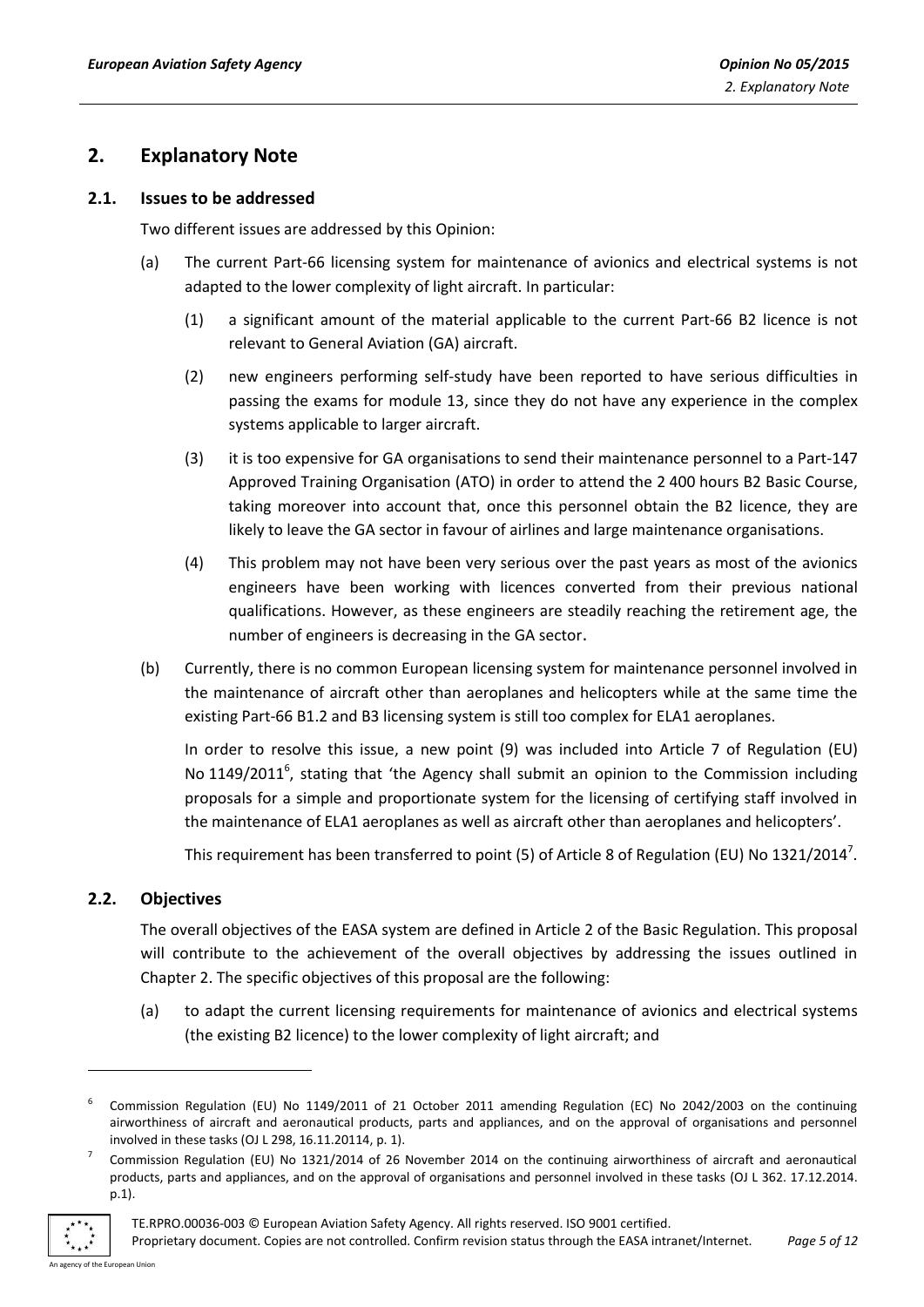(b) to propose a simple and proportionate system for the licensing of certifying staff involved in the maintenance of aircraft other than aeroplanes and helicopters and of ELA1 aeroplanes.

#### <span id="page-5-0"></span>**2.3. Outcome of the consultation**

Please refer to CRD 2012-15 published on the Agency's website.

#### <span id="page-5-1"></span>**2.4. Summary of the Regulatory Impact Assessment**

## **(a) Subject 1: Adapt the current licensing requirements for maintenance of avionics and electrical systems to the lower complexity of light aircraft.**

#### **(1) Safety impact**

The training level for each of the B2L licence subjects is the same as for the B2 licence ones. The sole difference is that only those subjects which are applicable to this aircraft category have been retained and rearranged according to the concept of system ratings. This ensures that the level of safety is not reduced compared to the one achieved by the B2 licence.

In addition, the proposed system should allow the GA community to have access to a higher number of licensed engineers, reducing the potential safety risk created by understaffed situations.

#### **(2) Social impact**

This proposal should help young people obtain a technical qualification and gain access to an employment in a technologically advanced industry, thus potentially reducing unemployment rates within this community.

This should also contribute to normalising the employment curves for avionics engineers within the GA industry and, therefore, promote the activities of this sector.

In addition, this may also increase the employment opportunities in Part-147 ATOs, due to the increased need for development and delivery of courses for the B2L licence.

#### **(3) Economic impact**

Facilitating the access to a Part-66 licence (B2L) should help the licence holder have better employment opportunities and likely increase their income.

For the organisation and/or an individual funding the training, this represents a lower initial financial investment.

For the GA maintenance organisations, increasing their access to appropriately licensed personnel should also lead to increasing their business activity. In addition, the employment costs for a B2L licence holder may be lower than for a full B2 licence holder.

For the GA owners and operators, there is the potential to stabilise their maintenance costs.

This may also provide the Part-147 ATOs with some better training opportunities.

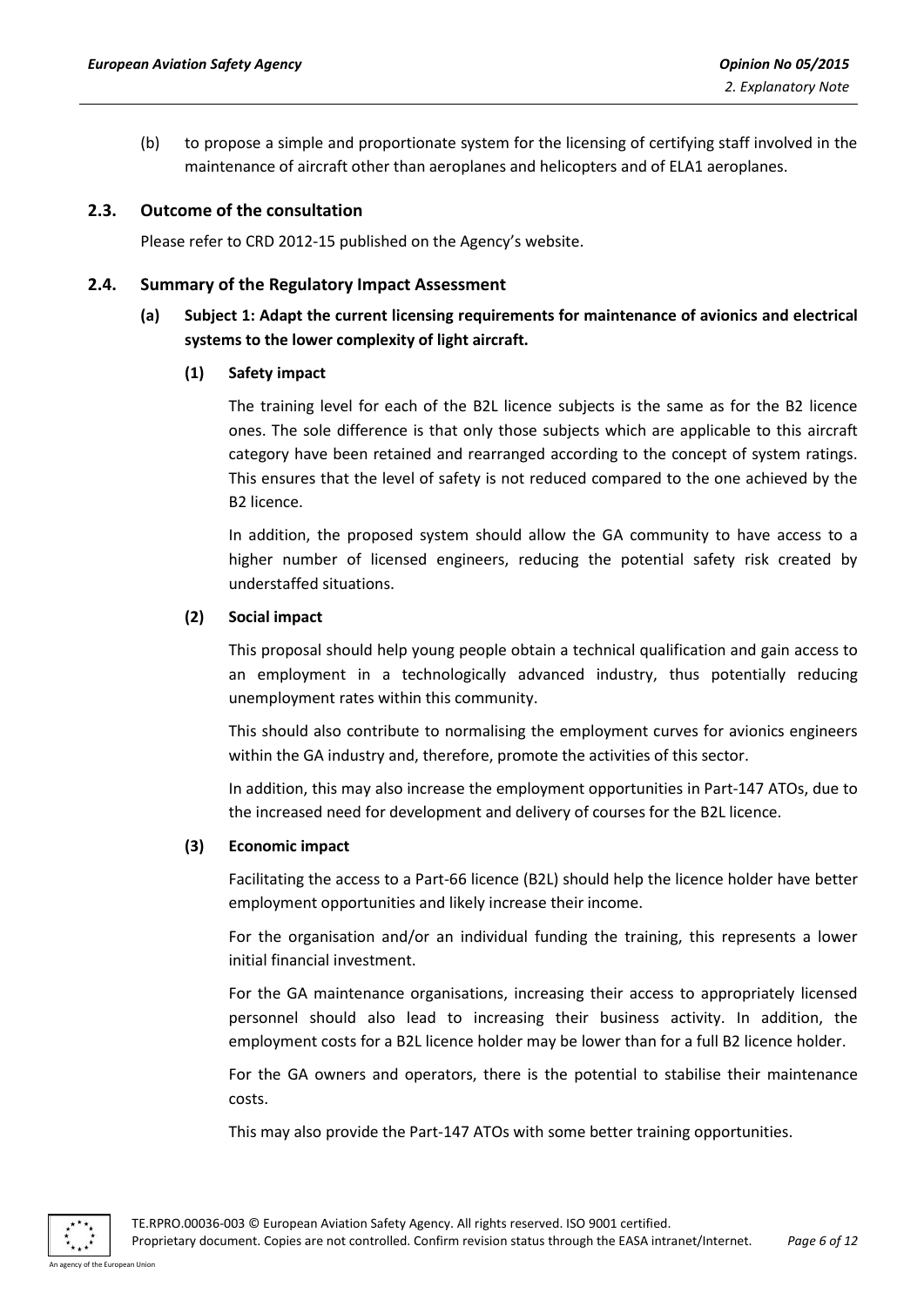This proposal will require the National Aviation Authorities (NAAs) to modify their licensing procedures and software, as well as the examination management system, which may create additional costs.

#### **(4) Environmental impact**

Any encouragement of the GA activities may have an impact on the environment by modifying the number of flight hours and hence the amount of emissions produced. This requires, however, to evaluate the flight trends in the years following the introduction of these licences.

#### **(5) Proportionality issues**

This proposal ensures that the licensing requirements are proportional to the aircraft complexity, allowing the GA community access to simplified licences.

#### **(6) Impact on regulatory coordination and harmonisation**

No impact on bilateral agreements with international partners is envisaged.

# **(b) Subject 2: Propose a simple and proportionate system for the licensing of certifying staff involved in the maintenance of aircraft other than aeroplanes and helicopters and of ELA1 aeroplanes.**

#### **(1) Safety impact**

Although no Europe-wide statistics are available in the field of GA, the introduction of a common qualification standard should have a positive impact on safety, at least in those Member States (MSs) with poor qualification standards or no qualification standards at all.

#### **(2) Economic and social impact**

The conversion provisions introduced in the proposal ensure that existing personnel qualified under national rules would retain their current privileges and would automatically obtain the corresponding Part-66 L licence upon application.

New staff would have to apply for the licence, but the costs and difficulty should be minimal since:

- no training is required; and
- examinations can be conducted not only by Part-147 ATOs and Competent Authorities (CAs), but also by any organisation (such as an aeroclub, an association or a manufacturer) if agreed by the CA.

Note: There may still be differences between MSs due to the different fees imposed by each of the CAs when issuing the licence.

Furthermore, there would be the additional economic and social benefit of allowing the licence holders to freely circulate in the EU and perform maintenance on any EU-registered aircraft applicable to their licence category. On the other hand, some national associations currently issuing certifying staff privileges to their members, which are valid only while their members remain in that association, may see some of these members leave the association once they obtain the L licence due to the free circulation.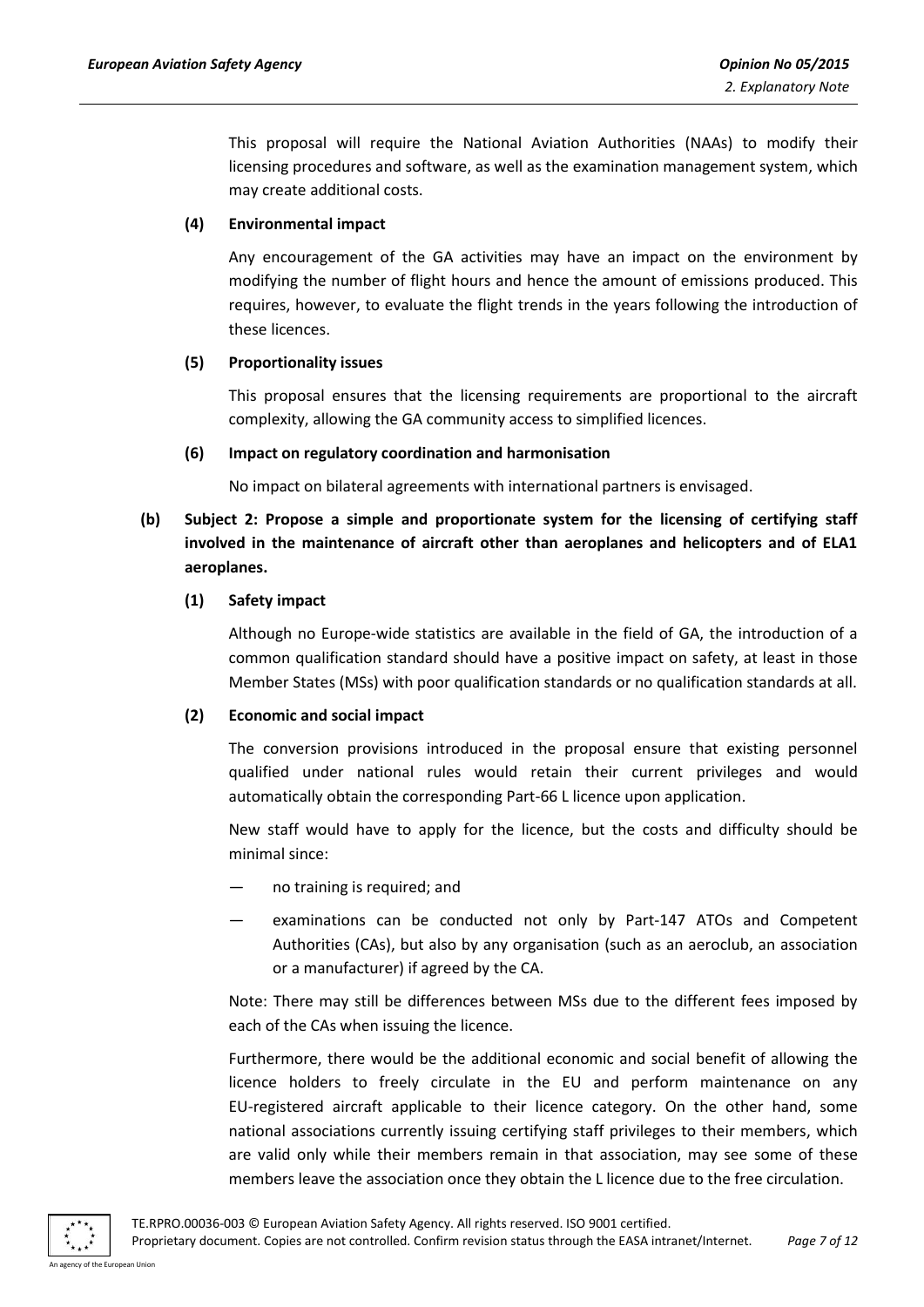In addition, the L licence holders will be eligible for two additional privileges which are linked to two ongoing rulemaking activities:

- the possibility to perform standard changes and repairs in accordance with the new CS-STAN (RMT.0245 (MDM.048)) on aircraft registered in any EU MS; and
- the possibility to perform airworthiness reviews and issue the Aircraft airworthiness Review Certificate (ARC) at the same time as the annual/100 hours' inspection for any EU-registered aircraft within the scope of their licence category (current rulemaking task RMT.0547 creating a simplified Part-M for the lower end of GA).

#### **(3) Environmental impact**

No environmental impact is anticipated.

#### **(4) Proportionality issues**

This proposal ensures that the licensing requirements are proportional to the aircraft complexity.

#### (5) **Impact on regulatory coordination and harmonisation**

The introduction of a common licensing system for this aircraft category ensures a uniform level of standardisation in the EU and promotes the free circulation of maintenance personnel.

No impact on bilateral agreements with international partners is envisaged.

### <span id="page-7-0"></span>**2.5. Overview of the proposed amendments**

# **(a) Subject 1: Adapt the current licensing requirements for maintenance of avionics and electrical systems to the lower complexity of light aircraft.**

- (1) There is a delayed application date of 6 months after adoption of the Regulation by the Commission in order for the NAAs to adapt their procedures and templates to the new B2L licences.
- (2) The B2L licence is applicable to all aircraft other than those in Group 1 and is divided into the following 'system ratings':
	- (i) communication/navigation (com/nav);
	- (ii) instruments;
	- (iii) autoflight;
	- (iv) surveillance; and
	- (v) airframe systems.

**Note:** Point 66.A.5 has been amended in order to provide the Agency the possibility to classify into Group 2, Group 3 or Group 4, as appropriate, an aircraft which meets the conditions of Group 1, if the Agency finds that the lower complexity of the particular aircraft justifies so. In such a case, the Agency will indicate it in the list of type ratings contained in Appendix I to AMC to Part-66.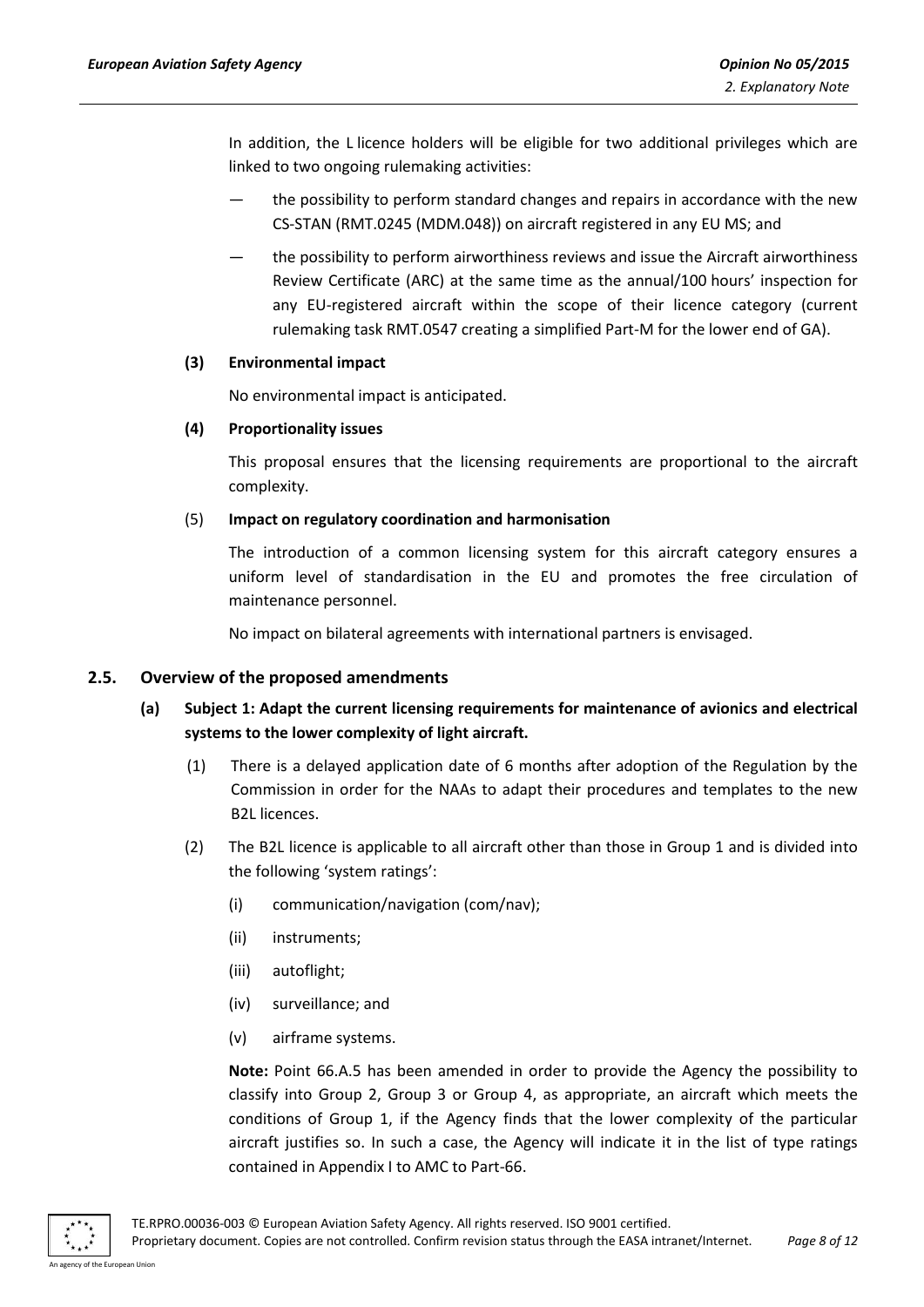- (3) The B2L licence shall contain, as a minimum, one system rating. Any combination of ratings can be applied for by the applicant.
- (4) The B2L licence permits the holder to issue certificates of release to service and to act as B2L support staff for the following:
	- (i) maintenance performed on electrical systems;
	- (ii) maintenance performed on avionics systems within the limits of the system ratings specifically endorsed on the licence; and
	- (iii) when holding the 'airframe system' rating, the performance of electrical and avionics tasks within power plant and mechanical systems, requiring simple tests to prove their serviceability.
- (5) The 'Basic knowledge' modules (1 through 10) in Appendix I to Part-66 for the B2L licence are identical to those for the B2 licence.
- (6) The 'Basic knowledge' modules 13 and 14 in Appendix I to Part-66 have been rearranged and adapted to the new system ratings and to the lower aircraft complexity.
- (7) The basic-experience requirements are the following:
	- (i) one- to three-year experience depending on the previous background (Part-147 training, skilled worker training, no technical training); and
	- (ii) three-month additional experience for each one of the new system rating.
- (8) The relevant aircraft ratings are the following:
	- (i) for Group 2 aircraft, manufacturer subgroup rating or full subgroup rating;
	- (ii) for Group 3 aircraft, full group rating; and
	- (iii) for Group 4 aircraft, full group rating.
- **(b) Subject 2: Propose a simple and proportionate system for the licensing of certifying staff involved in the maintenance of aircraft other than aeroplanes and helicopters and of ELA1 aeroplanes.**
	- (1) The CAs will not have the obligation to start issuing L licences (opt-out) until 28 September 2018 (approximately 18 months after adoption of the Regulation by the Commission).
	- (2) Individuals and organisations will not have the obligation to use L licences (opt-out) until 28 September 2019.
	- (3) The L licence is applicable to:
		- (i) ELA1 aeroplanes (they belong to Group 3 in 66.A.5); and
		- (ii) all sailplanes, balloons and airships (Group 4 in 66.A.5, except airships above ELA2 which are classified into Group 1)
	- (4) The L licence has the following subcategories:
		- (i) L1C: composite sailplanes;

TE.RPRO.00036-003 © European Aviation Safety Agency. All rights reserved. ISO 9001 certified. Proprietary document. Copies are not controlled. Confirm revision status through the EASA intranet/Internet. *Page 9 of 12*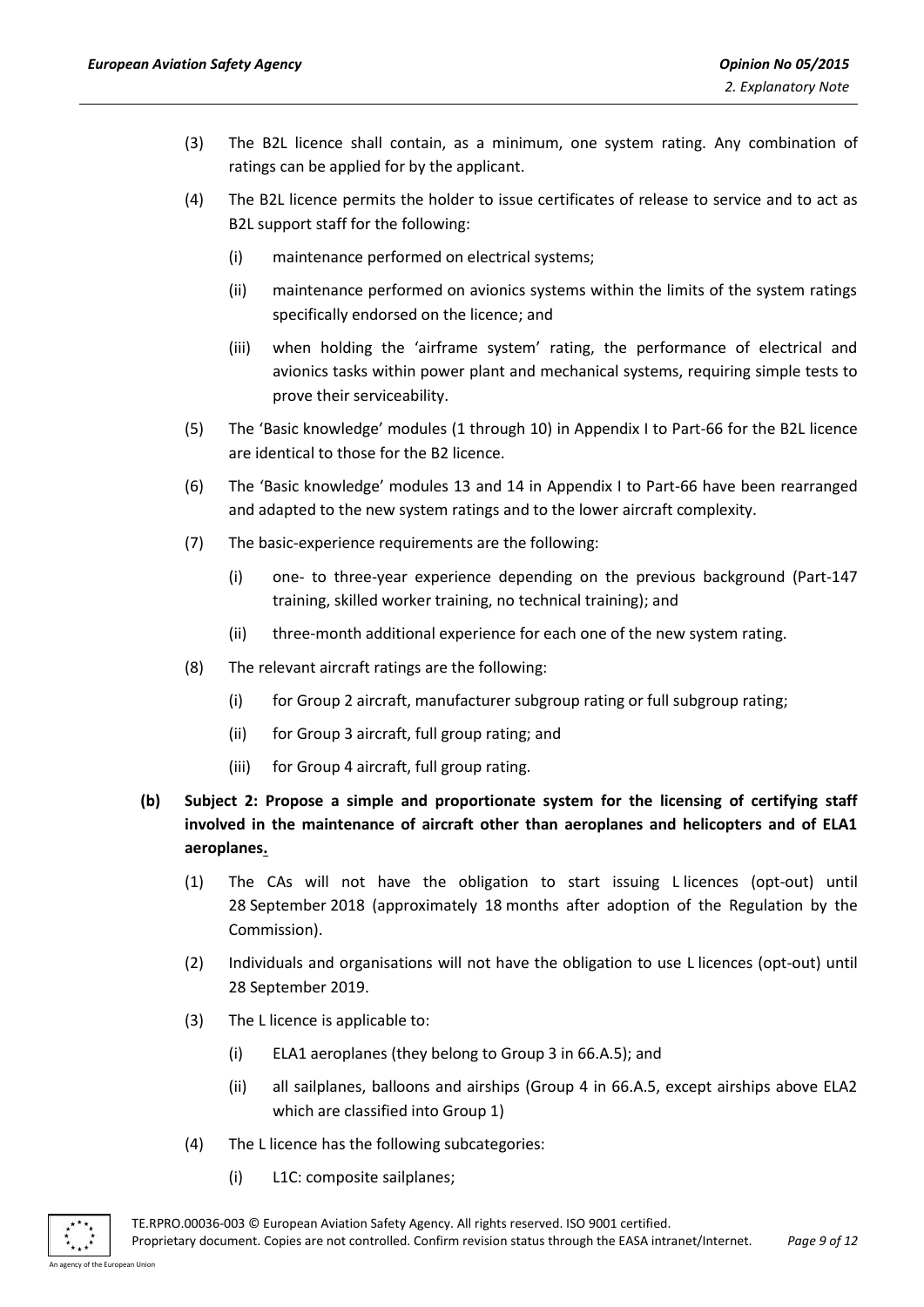- (ii) L1: sailplanes;
- (iii) L2C: composite powered sailplanes and composite ELA1 aeroplanes;
- (iv) L2: powered sailplanes and ELA1 aeroplanes;
- (v) L3H: hot-air balloons;
- (vi) L3G: gas balloons;
- (vii) L4H: hot-air airships;
- (viii) L4G: ELA2 gas airships; and
- (x) L5: gas airships above ELA2 (they belong to Group 1 and require individual ratings).
- (5) The L licence permits the holder to issue certificates of 'release to service' and to act as L support staff for the following:
	- (iv) maintenance performed on aircraft structure, power plant and mechanical and electrical systems;
	- (v) work on radio and transponder systems; and
	- (vi) work on other avionics systems requiring simple tests to prove their serviceability.
- (6) Subcategory L2 includes subcategory L1. Any limitation to subcategory L2 becomes also applicable to subcategory L1.
- (7) Subcategory L2C includes subcategory L1C.
- (8) No basic training is required (only examination). Basic knowledge examinations can be conducted by a Part-147 ATO, by the CA or at any other location/organisation (for example an aeroclub, an association or a manufacturer) if agreed by the CA.
- (9) The new Appendix VII defines the basic knowledge requirements for the different subcategories (with respect to the examination).

In the case of the L5 licence for gas airships above ELA2 (Group 1), in addition to certain specific modules contained in Appendix VII, it is required to meet the basic knowledge requirements for a B1 or B2 licence.

- (10) The new Appendix VIII defines the basic examination standard for each of the L licence subcategories.
- (11) The basic experience requirements are the following:
	- (i) One-year experience in order to obtain all privileges with the following limitations:
		- (A) complex maintenance tasks (Appendix VII to Part-M);
		- (B) standard changes (21.A.90B);
		- (C) standard repairs (21.A.431B); and
	- (ii) Two-year relevant experience in order to obtain full privileges (without limitations).
- (12) The relevant aircraft ratings are the following:
	- (i) for L1C: 'composite sailplanes;'

TE.RPRO.00036-003 © European Aviation Safety Agency. All rights reserved. ISO 9001 certified. Proprietary document. Copies are not controlled. Confirm revision status through the EASA intranet/Internet. *Page 10 of 12*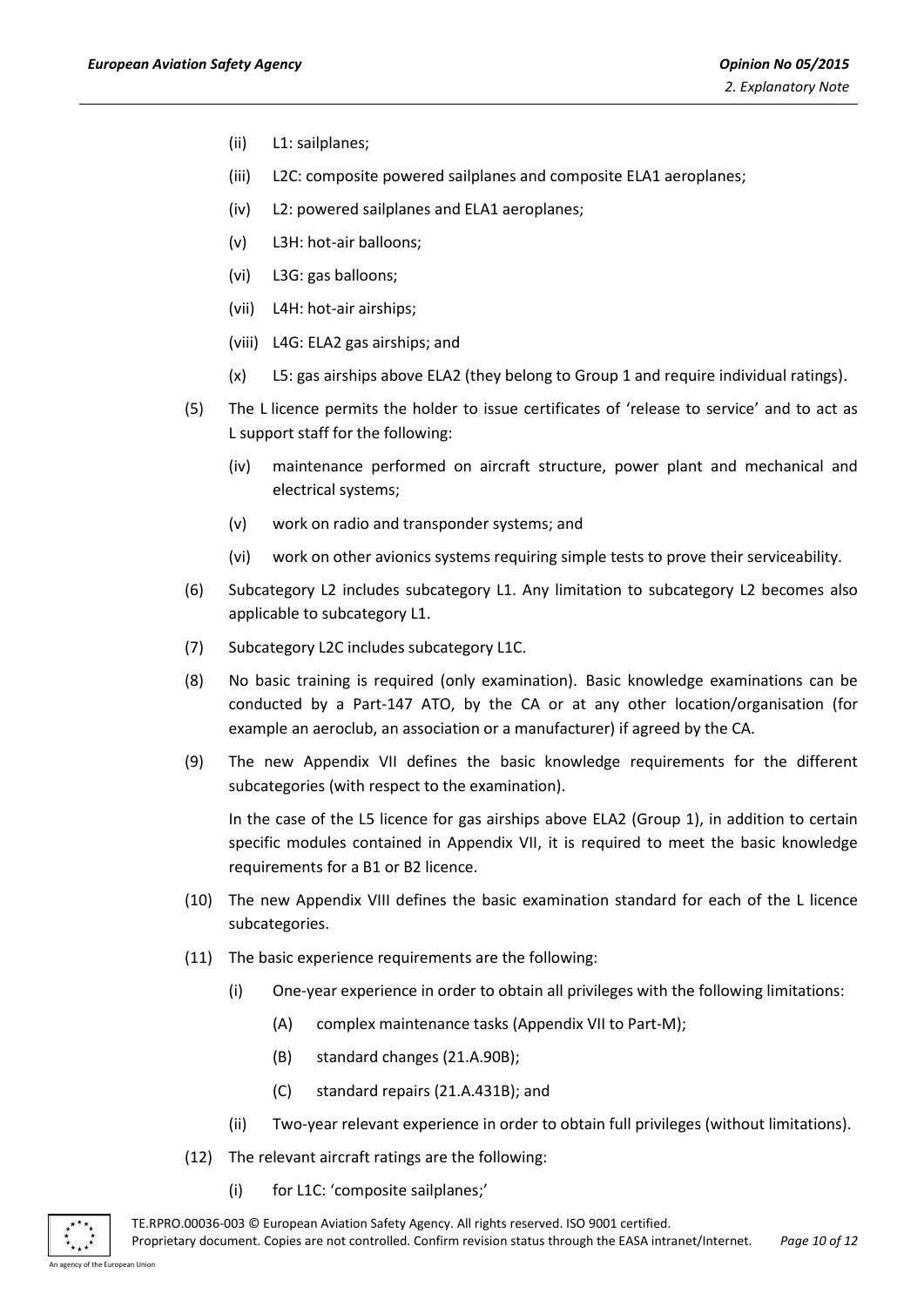- (ii) for L1: 'sailplanes';
- (iii) for L2C: 'composite powered sailplanes and composite ELA1 aeroplanes';
- (iv) for L2: 'powered sailplanes and ELA1 aeroplanes';
- (v) for L3H: 'hot-air balloons';
- (vi) for L3G: 'gas balloons';
- (vii) for L4H: 'hot-air airships';
- (viii) for L4G: 'ELA2 gas airships'; and
- (ix) for L5: the appropriate airship type rating (they belong to Group 1).

All ratings, except L5, are obtained based on experience. For L5, the individual type rating is obtained through type training approved by the CA.

- (13) Limitations (due to missing basic examinations or basic experience):
	- (i) for ELA1 aeroplanes, sailplanes and powered sailplanes:
		- (A) wooden-structure aircraft;
		- (B) aircraft with metal-tubing structure covered with fabric;
		- (C) metal-structure aircraft;
		- (D) composite-structure aircraft; and
	- (ii) for gas balloons:

other than ELA1 gas balloons.

- (14) Conversions of national qualifications are performed in accordance with 66.A.70(d). In particular:
	- (i) they are based on a conversion of privileges, without comparing with the Part-66 syllabus;
	- (ii) they are possible for qualifications obtained before the applicability date of the amended EU Regulation (28 September 2018 as proposed in the Opinion); and
	- (iii) limitations must be introduced in order to maintain the previous privileges.

Done at Cologne, 19.6.2015

Patrick Ky Executive Director